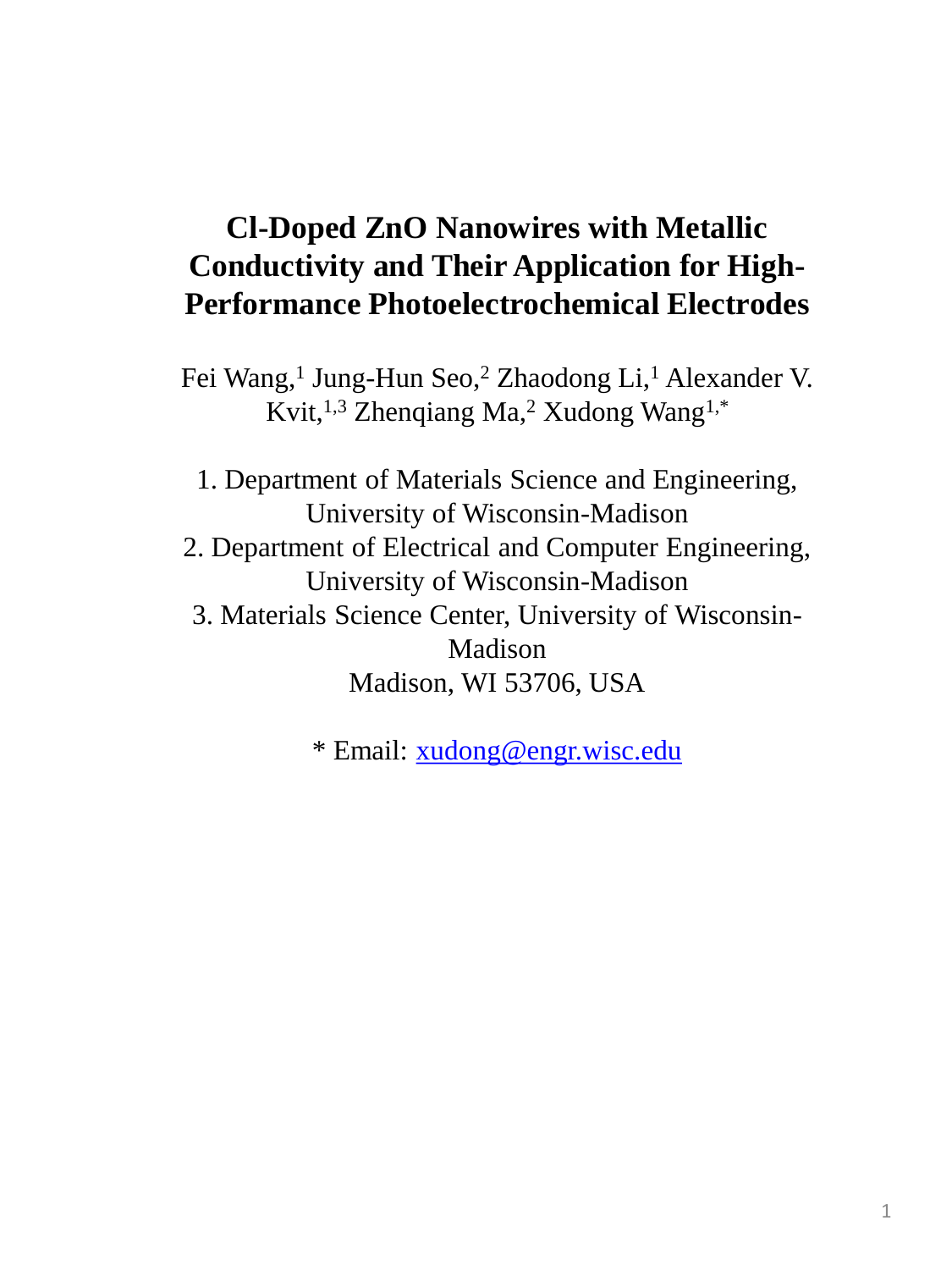

**Figure S1.** SEM images of Cl-doped ZnO NWs when the Cl precursor was (a) KCl and (b)  $NH<sub>4</sub>Cl$ .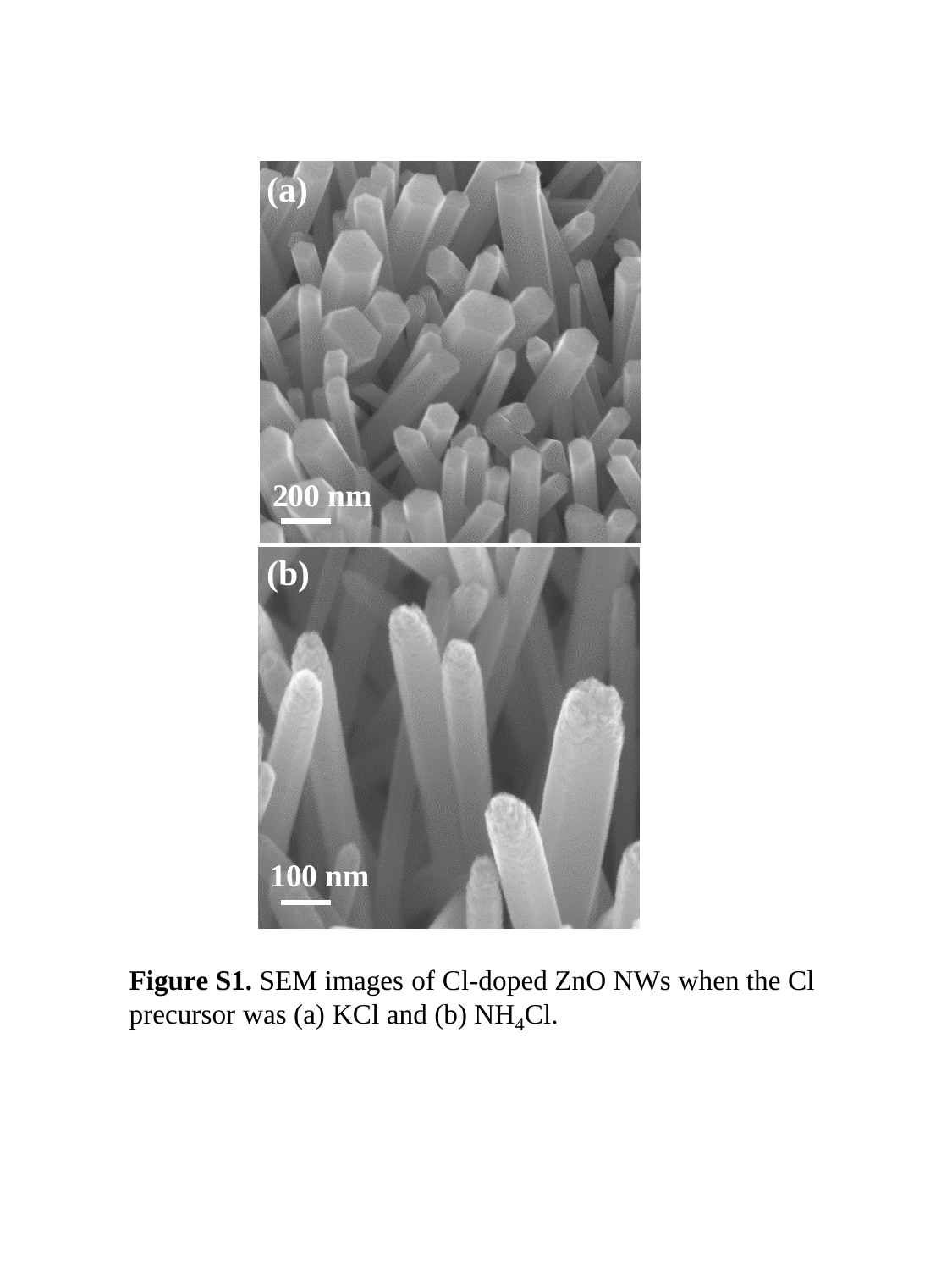

3 **Figure S2.** (a) A dark field STEM image of Cl-doped ZnO NW. The bright spots were Zn columns while O columns could not be resolved. EELS line profiles of Zn, O, and Cl were acquired from A to B and is shown in (b) where the peaks represent where the atom columns of interest were located. Comparing Zn profile to O profile, we found that Zn and O columns appeared alternatively along the [002] scanning line. This is consistent with the Wurtzite structure and therefore validated our EELS analysis. While examining Cl profiles, we found that Cl signals were obtained precisely at O columns but were absent at Zn columns. The red dashed line in (b) labels a zinc column where there is no oxygen or chlorine signal while the yellow dashed line in (b) labels an oxygen column where chlorine has a peak signal and zinc doesn't.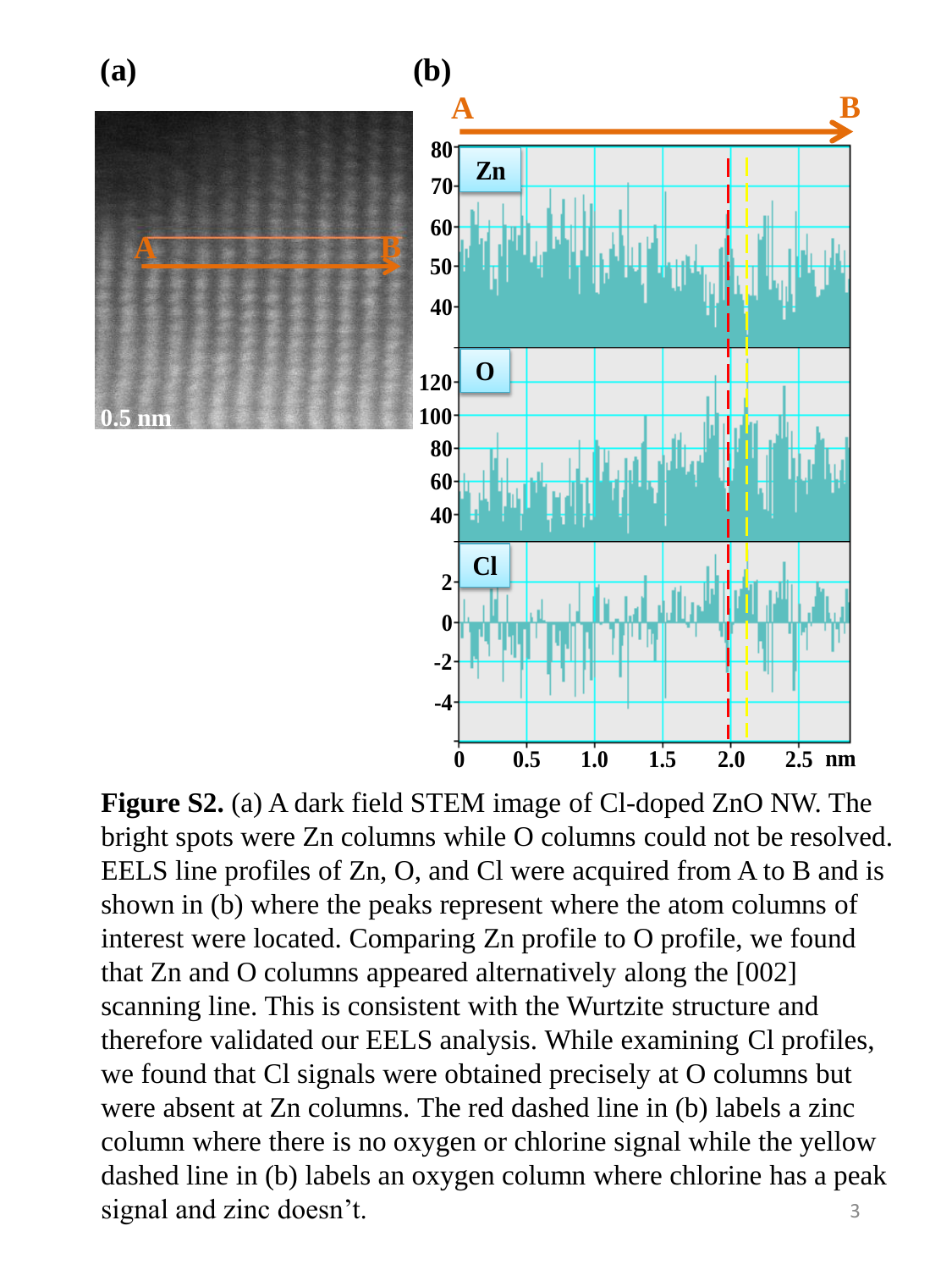

**Figure S3.** EDX spectra of Cl-doped ZnO NWs when the growth solution was added with (a)  $ZnCl_2$  (b)  $ZnCl_2$  and  $HOAc$ (3) 25 mM KCl. The dashed red line labels the Cl peak position. The insets in each figure are enlarged views of the Cl peaks.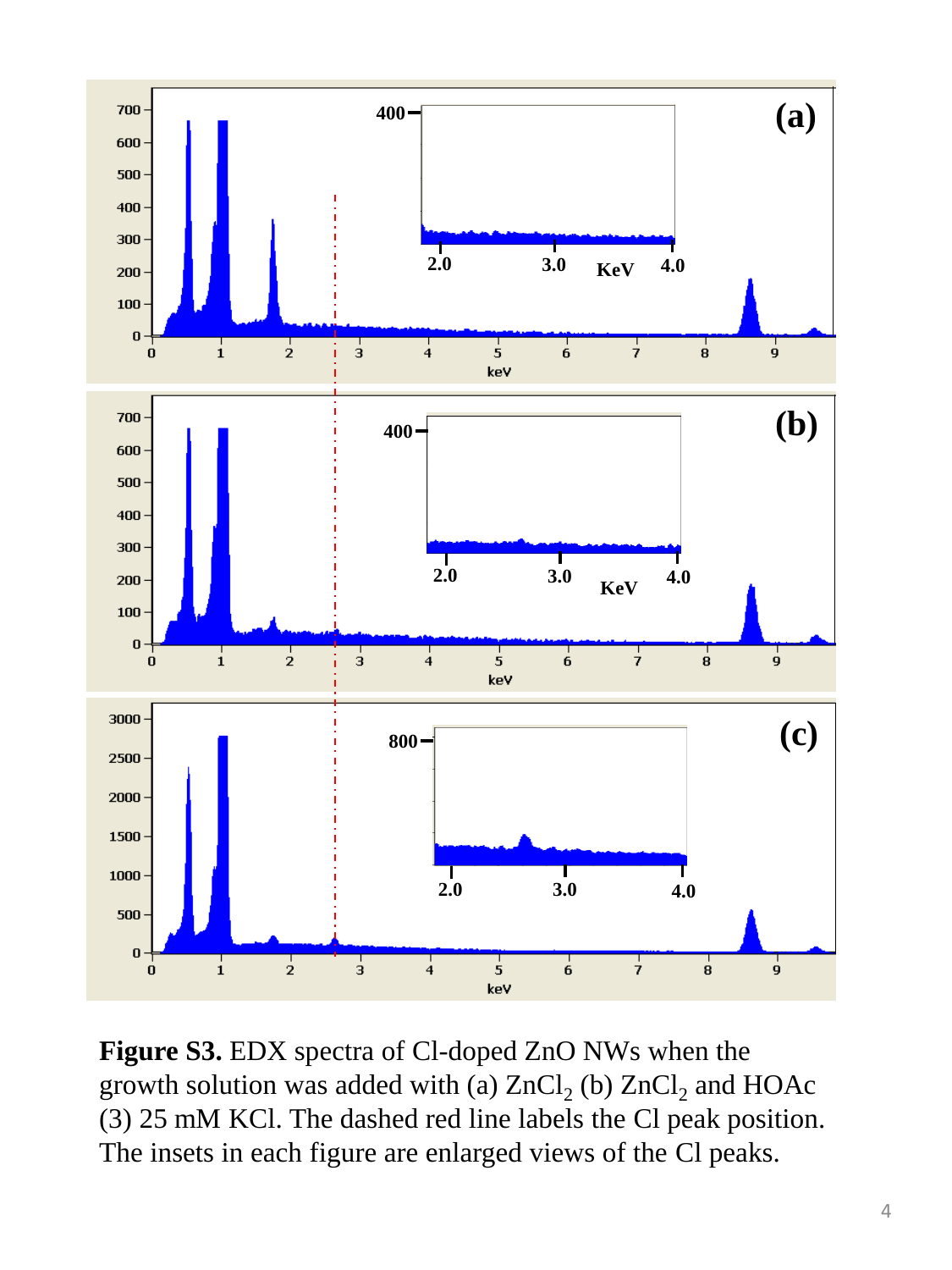

**Figure S4.** I-V curves of (a) Cl-doped and (b) undoped ZnO NWs representing a two-terminal measurement of the resistivity of them. Combining SEM measurement of the NW dimensions, the resistivity was  $2 \times 10^{-5} \Omega \cdot m$  for Cl-doped ZnO NWs and  $8\times10^{-2}$  Ω·m for un-doped ZnO NW.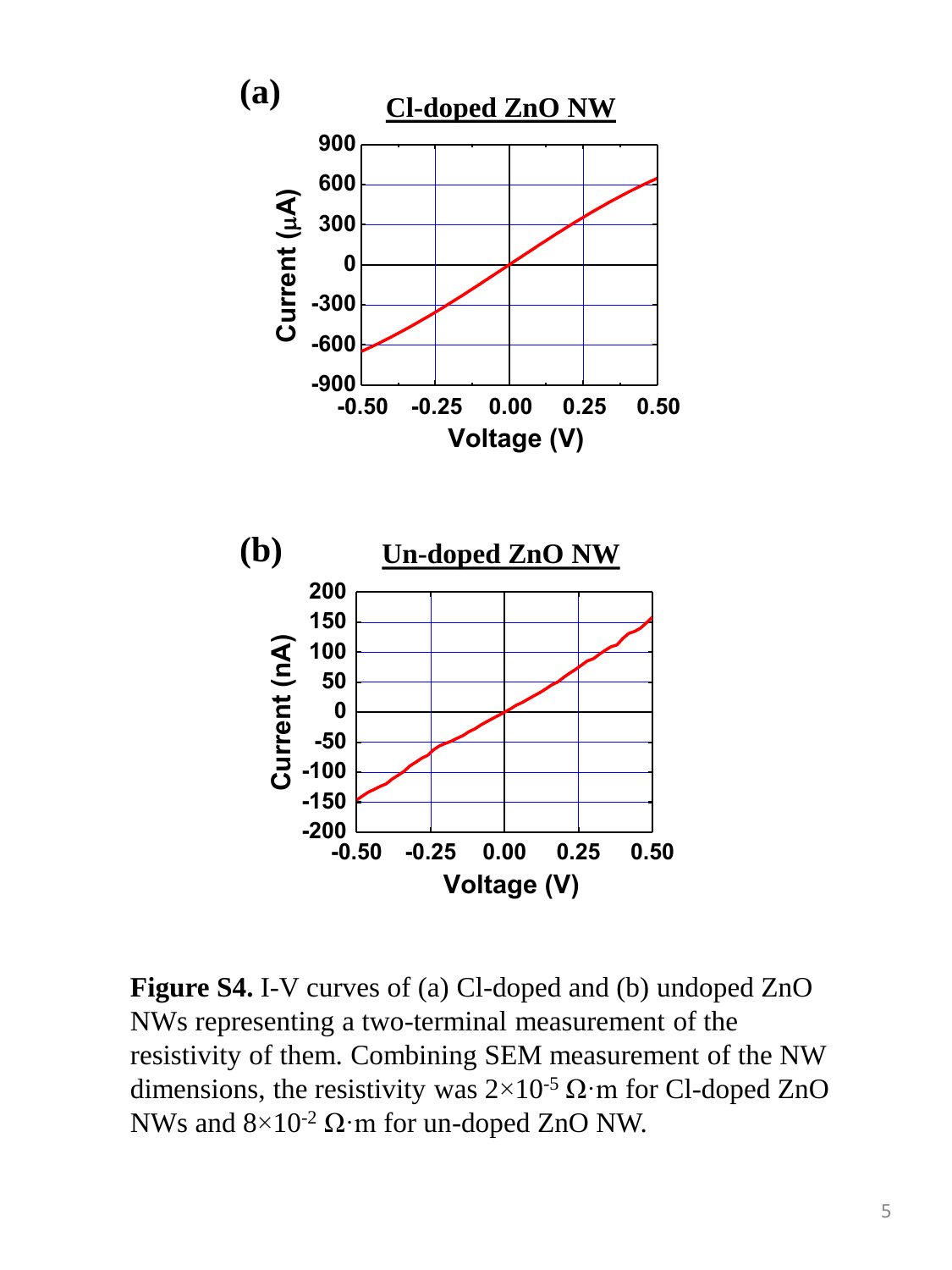

**Figure S5.** UV-Visible light absorption spectroscopy of (red) Cl-doped and (black) undoped ZnO NWs grown on microscopy glass slides. A bare glass slide was used as background. No absorption peaks were observed except for the band gap absorption. The small bumps at 425, 520, and 895 nm are artifacts that were resulted when the instrument changed optics for different wavelength range.